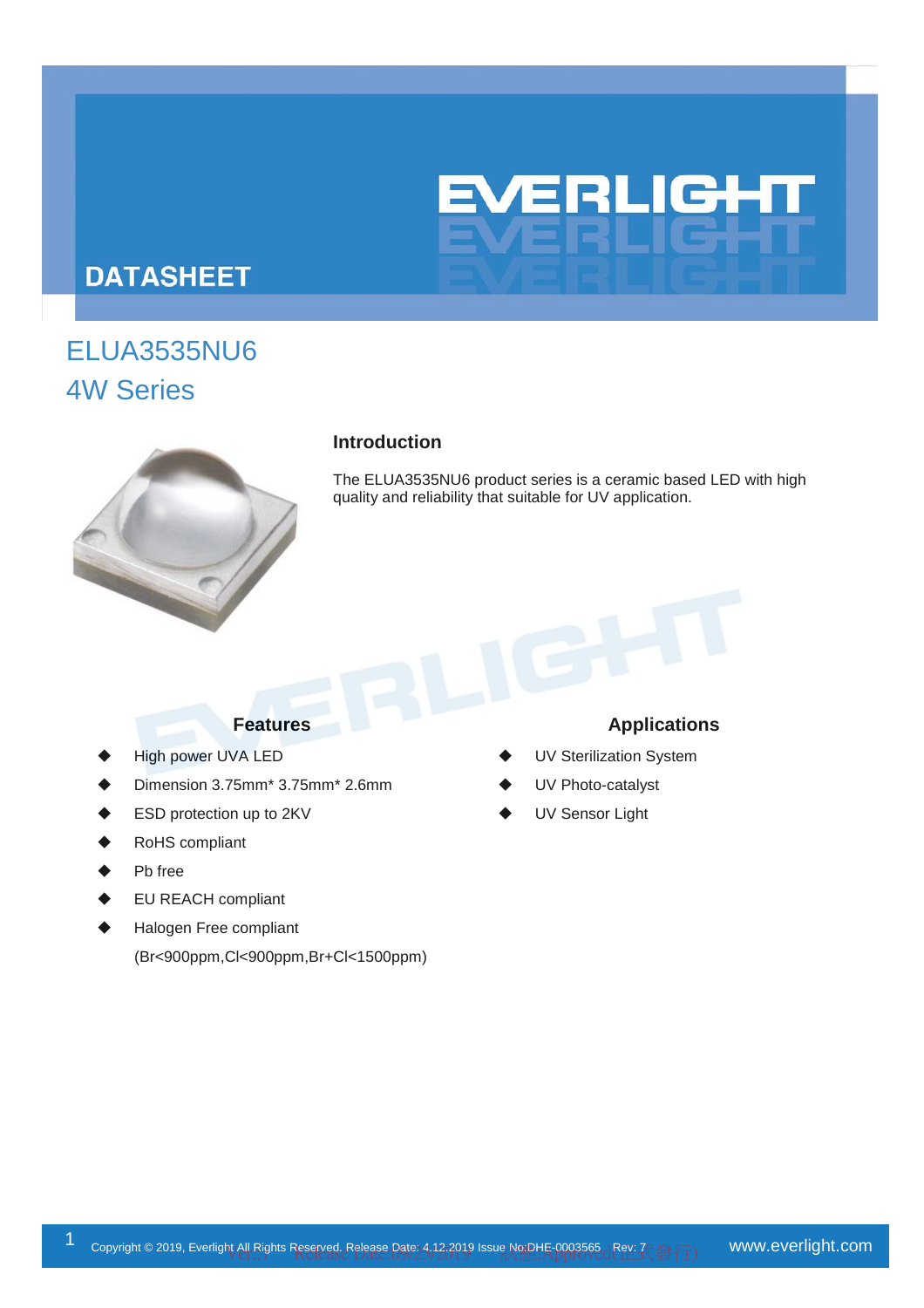

## **Product Nomenclature**

# **ELUA3535NU6-PXXXXYY36481K0-V41G**

| $EL = Everlight$                            |
|---------------------------------------------|
| $UA = UVA$                                  |
| $3535 = 3.75$ mm x 3.75mm Package           |
| $N =$ Package Material: AIN                 |
| $U =$ Coating: Au                           |
| $6 =$ Angle: $60^\circ$                     |
| $P =$ Peak Wavelength                       |
| $XXX = Wavelength Range_{[1]}$              |
| YY = Minimum Radiant Flux                   |
| $3648$ = Forward Voltage Spec: $3.6 - 4.8V$ |
| 1K0= Forward Current: 1000mA                |
| 700= Forward Current: 700 mA (Only 365nm)   |
| $V =$ Chip Type: Vertical                   |
| $4 =$ Chip Size: 43mil                      |
| $1 =$ Chip QTY: 1 chip                      |
| G = Process Type: Quartz Glass              |
|                                             |

## **Notes:**

1. Wavelength Range

| Symbol | <b>Description</b> |
|--------|--------------------|
| 6070   | 360~370nm          |
| 8090   | 380~390nm          |
| 9000   | 390~400nm          |
| 0010   | 400~410nm          |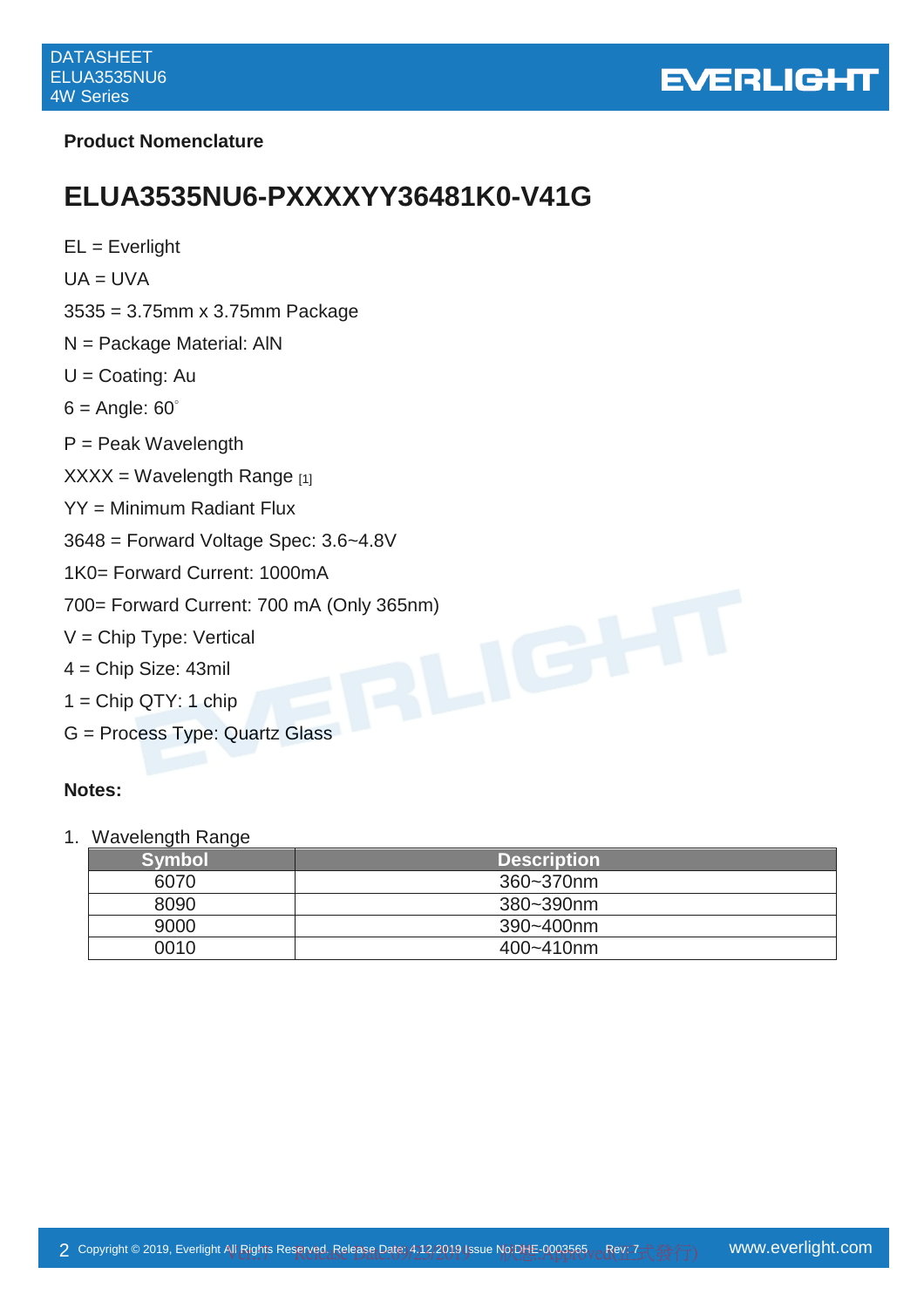# **Absolute Maximum Ratings**

| Parameter                                                   | <b>Symbol</b>    | <b>Ratings</b>     | <b>Unit</b>     |
|-------------------------------------------------------------|------------------|--------------------|-----------------|
| Max. DC Forward Current (mA)<br>(For 385nm · 395nm · 405nm) | IF               | 1250               | mA              |
| Max. DC Forward Current (mA)(Only 365nm)                    | I۴               | 700                | mA              |
| Max. ESD Resistance                                         | $V_{B}$          | 2000               |                 |
| <b>Thermal Resistance</b>                                   | R <sub>th</sub>  | 4                  | °C/W            |
| Max. Junction Temperature                                   | TJ               | 105                | $^{\circ}C$     |
| <b>Operating Temperature</b>                                | $T_{\text{Opt}}$ | $-10 - +100$       | $^{\circ}C$     |
| Storage Temperature                                         | $T_{\text{Stg}}$ | $-40 \approx +100$ | $\rm ^{\circ}C$ |

# **PN of the ELUA3535NU6 series: UVA LEDs**

| Order Code of ELUA3535NU6        | <b>Minimum</b><br><b>Radiant</b><br>Flux(mW) | <b>Typical</b><br><b>Radiant</b><br>Flux (mW) | <b>Maximum</b><br><b>Radiant</b><br>Flux (mW) | Peak<br>Wavelength<br>(nm) | <b>Forward</b><br><b>Voltage</b><br>(V) | <b>Forward</b><br><b>Current</b><br>(mA) |
|----------------------------------|----------------------------------------------|-----------------------------------------------|-----------------------------------------------|----------------------------|-----------------------------------------|------------------------------------------|
| ELUA3535NU6-P6070U23648700-V41G  | 1000                                         | 1300                                          | 1600                                          | $360 - 370$                | $3.6 - 4.8$                             | 700                                      |
| ELUA3535NU6-P8090U5136481K0-V41G | 1350                                         | 1475                                          | 1850                                          | $380 - 390$                | $3.6 - 4.8$                             | 1000                                     |
| ELUA3535NU6-P9000U5136481K0-V41G | 1350                                         | 1475                                          | 1850                                          | $390 - 400$                | $3.6 - 4.8$                             | 1000                                     |
| ELUA3535NU6-P0010U5136481K0-V41G | 1350                                         | 1475                                          | 1850                                          | 400~410                    | $3.6 - 4.8$                             | 1000                                     |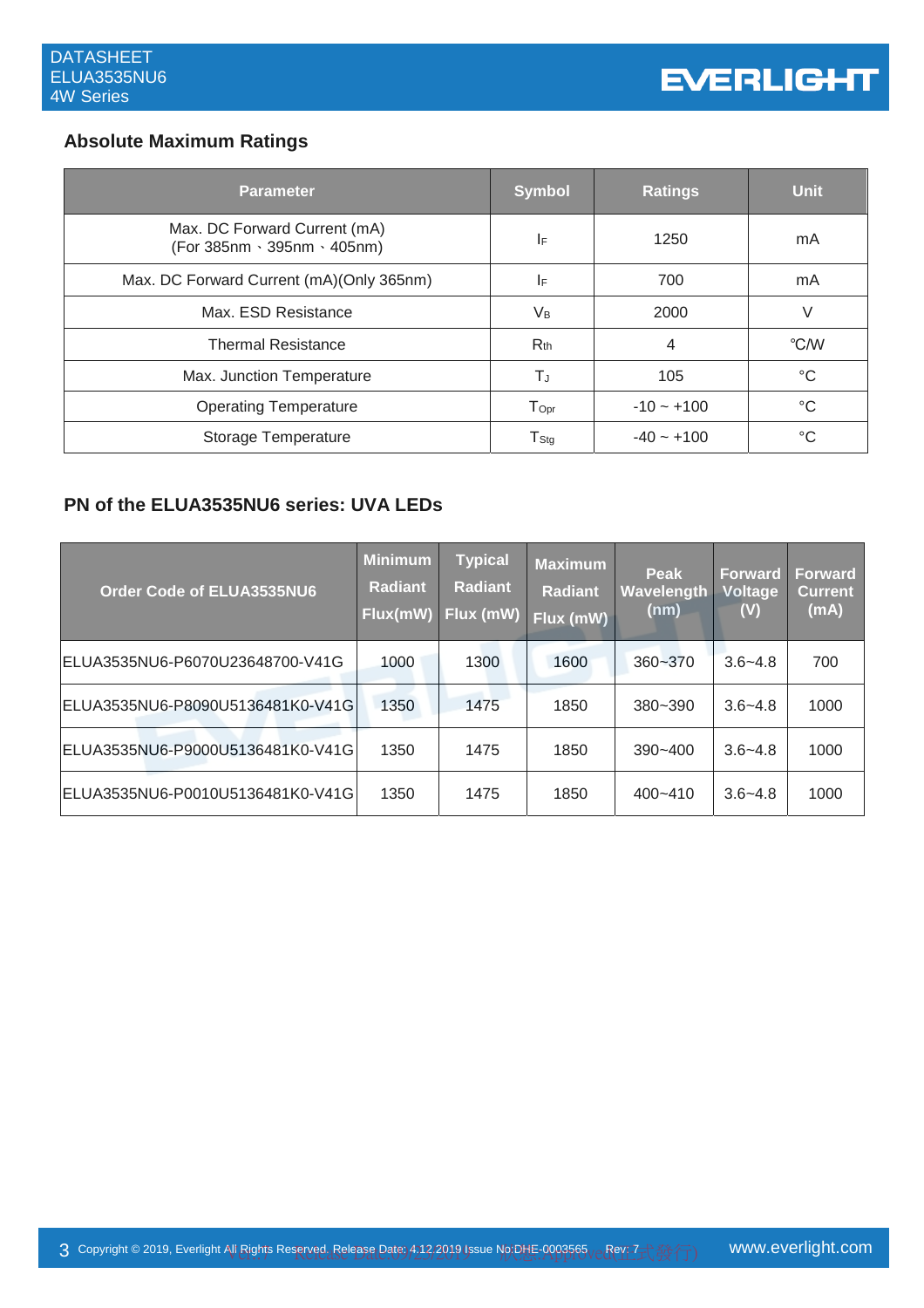

# **Product Binning**

# **Radiant Flux Bins**

| 365 Bin Code | <b>Minimum</b><br><b>Radiant Flux (mW)</b> | <b>Maximum</b><br><b>Radiant Flux (mW)</b> |
|--------------|--------------------------------------------|--------------------------------------------|
| J2           | 1000                                       | 1200                                       |
| JЗ           | 1200                                       | 1400                                       |
| J4           | 1400                                       | 1600                                       |

| 385-405 Bin Code | <b>Minimum</b><br><b>Radiant Flux (mW)</b> | <b>Maximum</b><br><b>Radiant Flux (mW)</b> |
|------------------|--------------------------------------------|--------------------------------------------|
| U51              | 1350                                       | 1600                                       |

## **Notes:**

- 1. Radiant flux measurement tolerance: ±10%.
- 2. Forward voltage bins are defined at I*F*=1000mA operation. (For 385nm、395nm、405nm)
- 3. Forward voltage bins are defined at I<sub>F</sub>=700mA operation. (For 365nm)

## **Peak Wavelength Bins**

| <b>Bin</b> | <b>Minimum Peak</b><br><b>Wavelength (nm)</b> | Maximum Peak<br><b>Wavelength (nm)</b> |
|------------|-----------------------------------------------|----------------------------------------|
| U36        | 360                                           | 370                                    |
| <b>U38</b> | 380                                           | 390                                    |
| U39        | 390                                           | 400                                    |
| U40        | 400                                           | 410                                    |

### **Notes:**

- 1. Peak Wavelength measurement tolerance: ±1nm.
- 2. Forward voltage bins are defined at I*F*=1000mA operation. (For 385nm、395nm、405nm)
- 3. Forward voltage bins are defined at I<sub>F</sub>=700mA operation. (For 365nm)
- 4.

## **Forward Voltage Bins**

| <b>Bin</b> | <b>Minimum Forward</b><br>Voltage (V) | <b>Maximum Forward</b><br>Voltage (V) |
|------------|---------------------------------------|---------------------------------------|
| 3640       | 3.6                                   |                                       |
| 4044       |                                       |                                       |
|            |                                       | 4.8                                   |

## **Notes:**

- 1. Forward voltage measurement tolerance: ±2%.
- 2. Forward voltage bins are defined at I*F*=1000mA operation. (For 385nm、395nm、405nm)
- 3. Forward voltage bins are defined at I*F*=700mA operation. (For 365nm)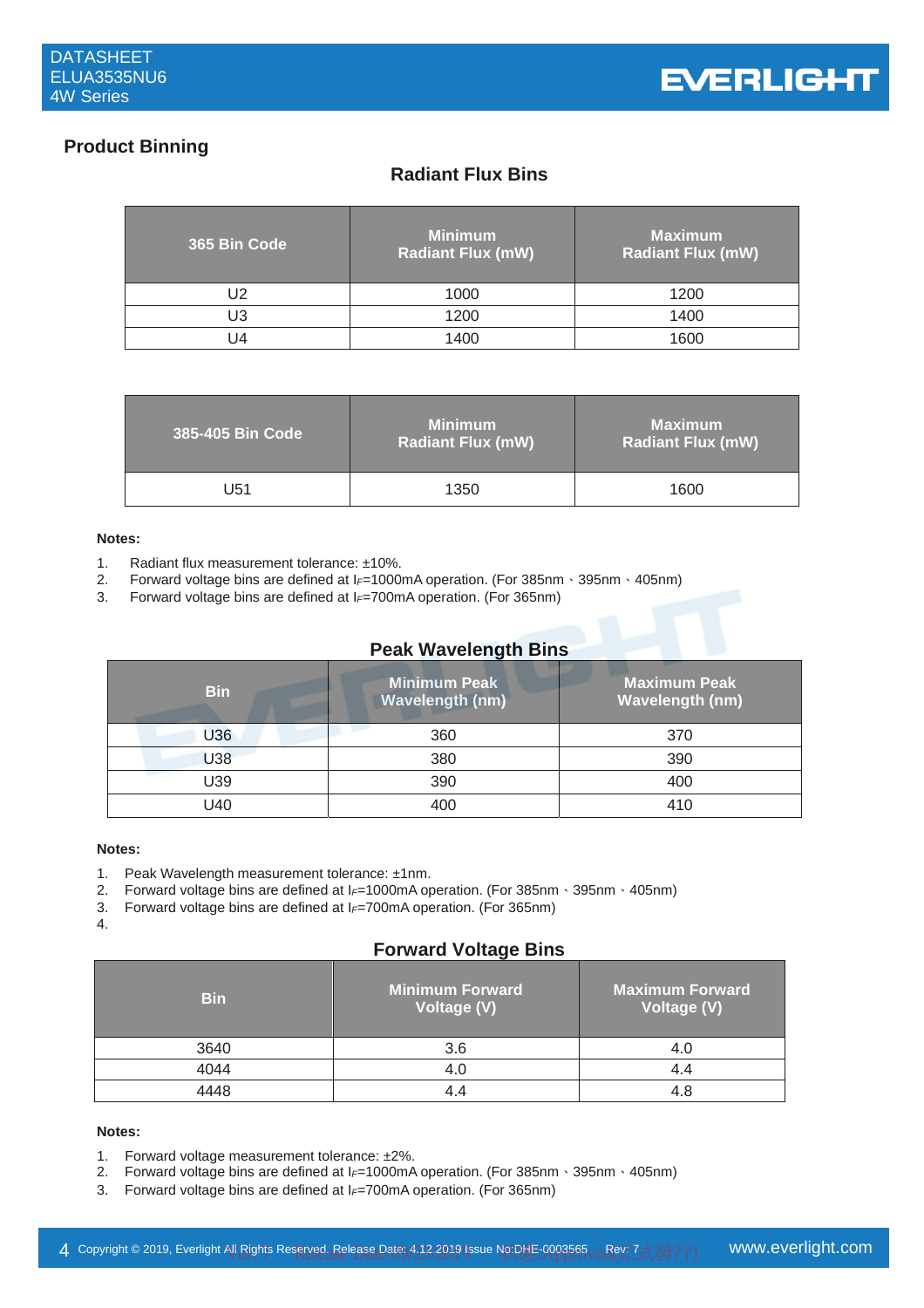# **Mechanical Dimension**



**1.** Dimensions are in millimeters.

1.General tolerance: ±0.1mm

2. Thickness tolerance:  $\pm 0.15$ mm Unit: mm

0,63

 $0,63$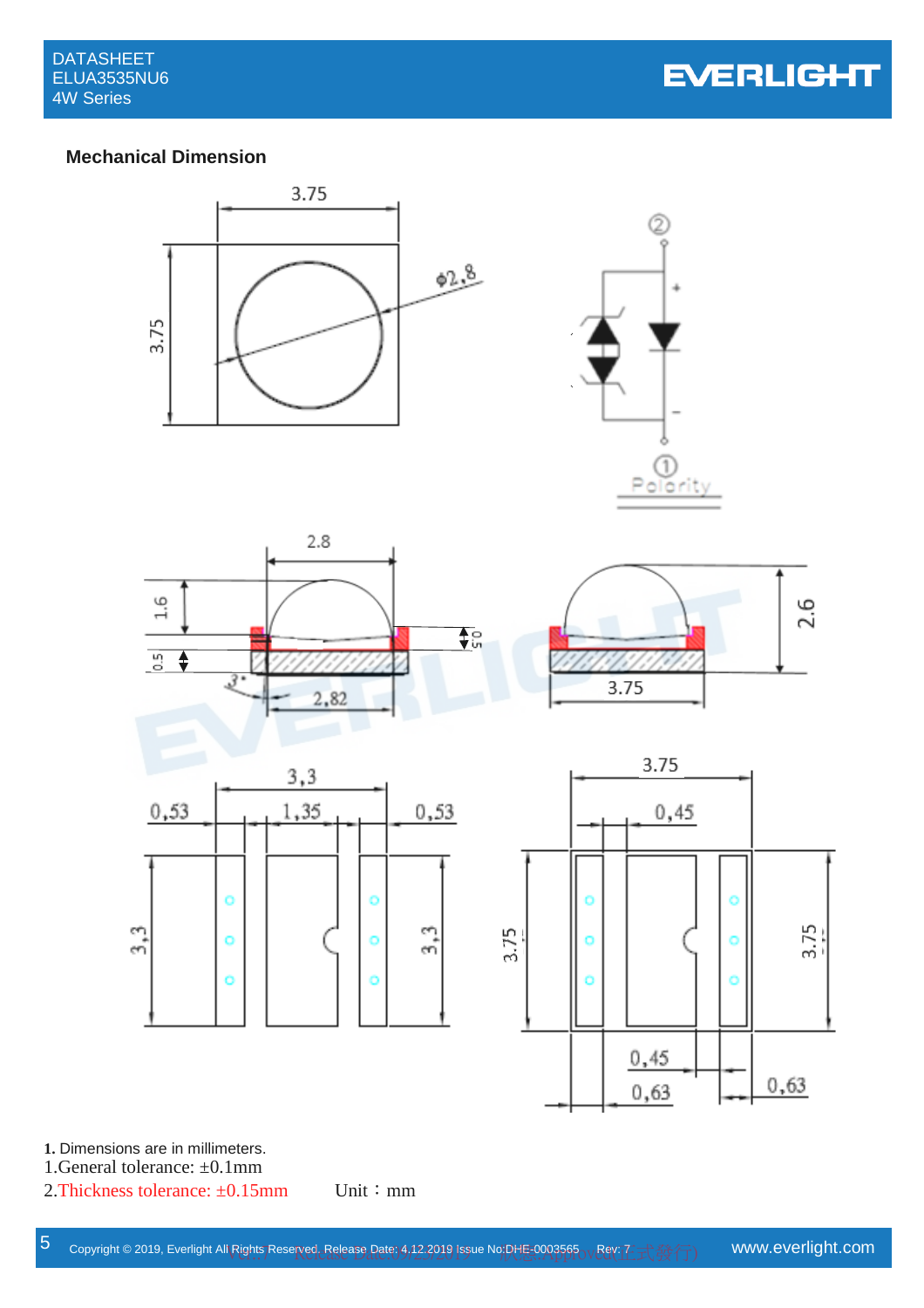

# **Pad Configuration**



BOTTOM VIEW

| <b>PAD</b> | <b>FUNCTION</b>    |  |
|------------|--------------------|--|
|            | CATHODE            |  |
|            | ANODE              |  |
|            | <b>THERMAL PAD</b> |  |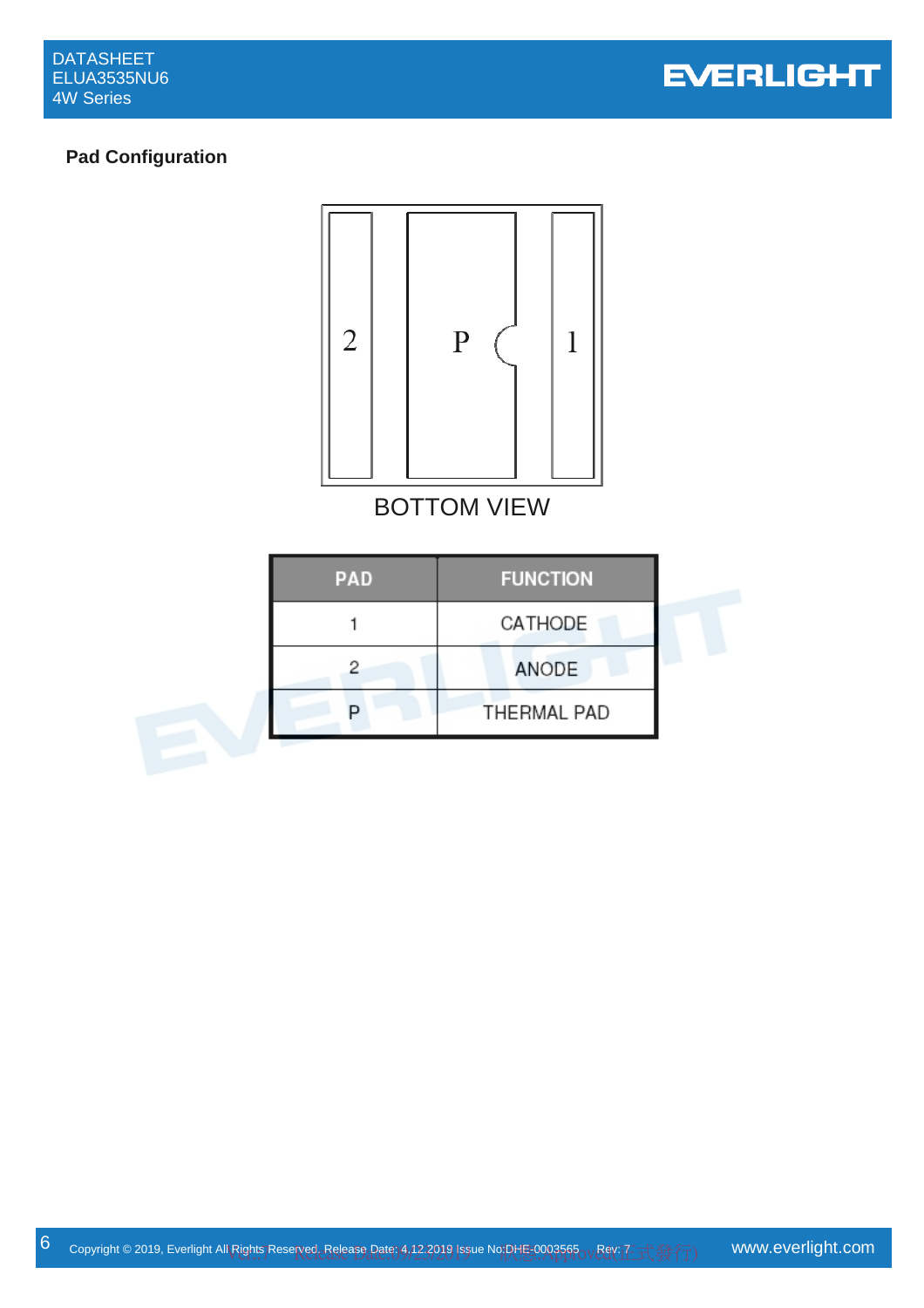## **Reflow Soldering Characteristics**

## **For Reflow Process**

- a. ELUA series are suitable for SMT processes.
- b. Curing of glue in oven must be according to standard operation flow processes.



| <b>Profile Feature</b>             | <b>Lead Free Assembly</b> |
|------------------------------------|---------------------------|
| Ramp-Up Rate                       | $2-3$ °C/S                |
| <b>Preheat Temperature</b>         | 150-200 °C                |
| Preheat Time $(tS)$                | 60-120 S                  |
| Liquid Temperature $(T_L)$         | $217^{\circ}$ C           |
| Time maintained above $T_L$        | $60 - 90S$                |
| Peak Temperature (T <sub>P</sub> ) | 240 <sup>±5</sup> °C      |
| Peak Time $(t_P)$                  | Max 20 S                  |
| <b>Ramp-Down Rate</b>              | $3-5$ °C/S                |

- c. Reflow soldering should not be done more than twice.
- d. In soldering process, stress on the LEDs during heating should be avoided.
- e. After soldering, do not bend the circuit board.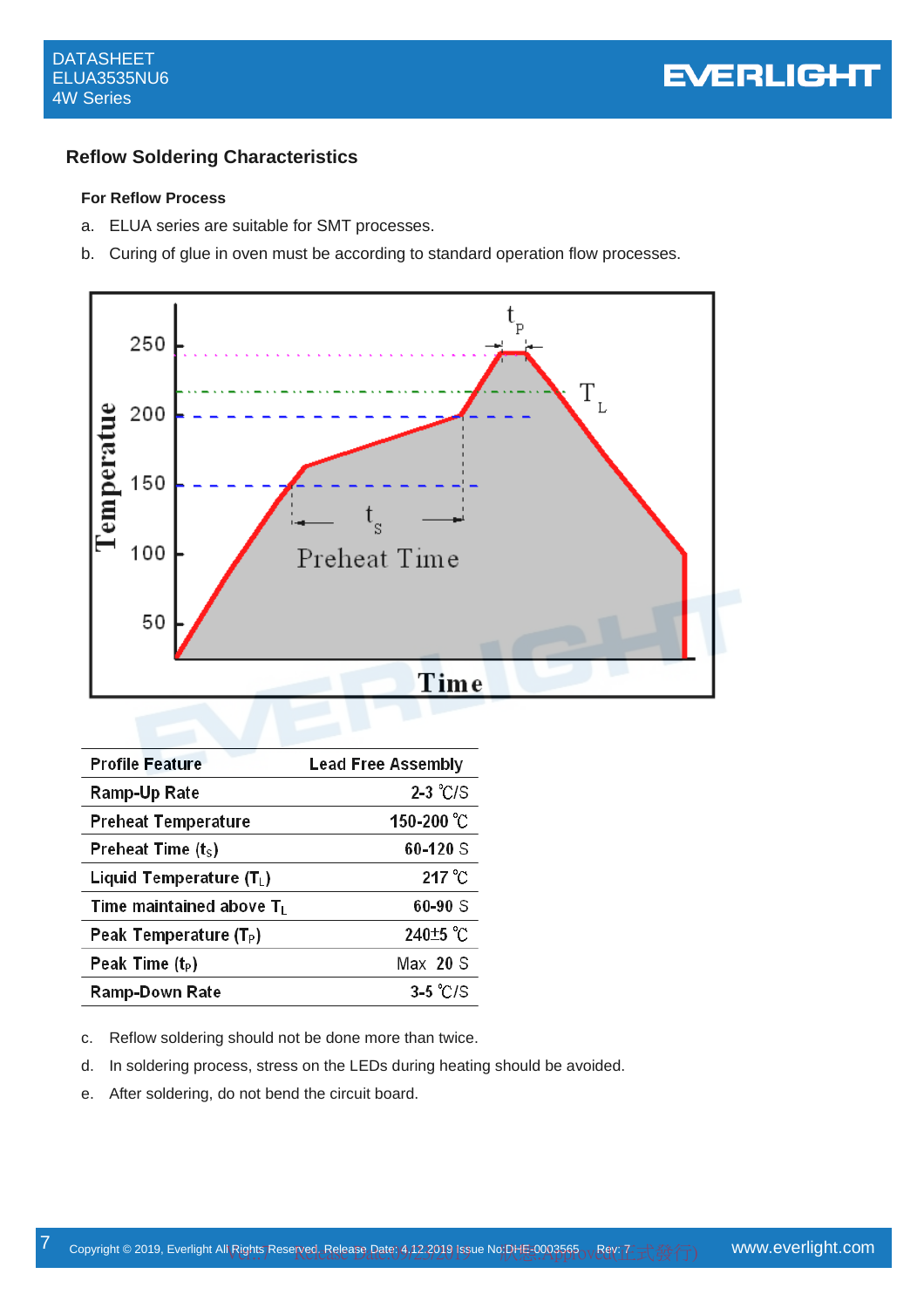

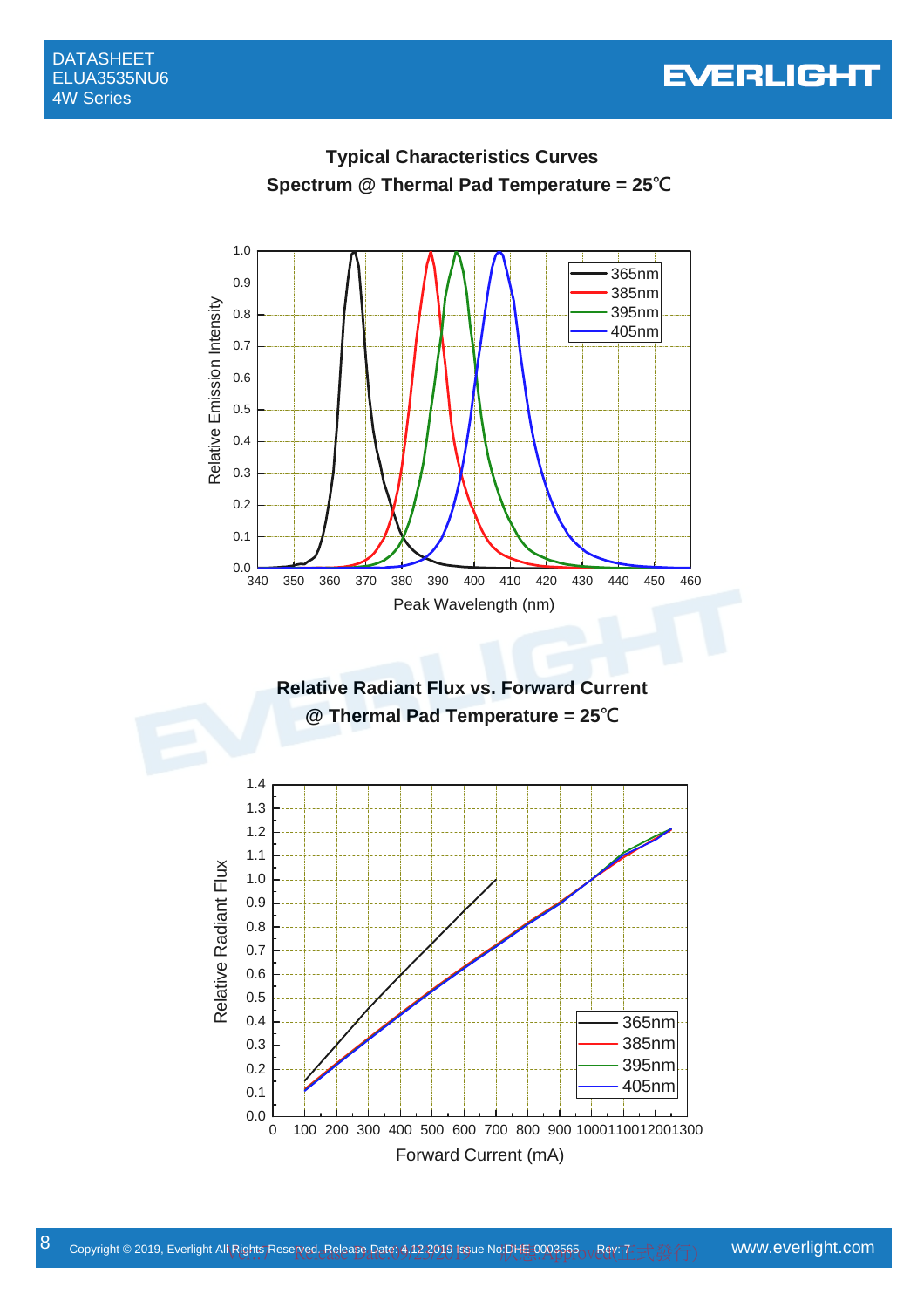

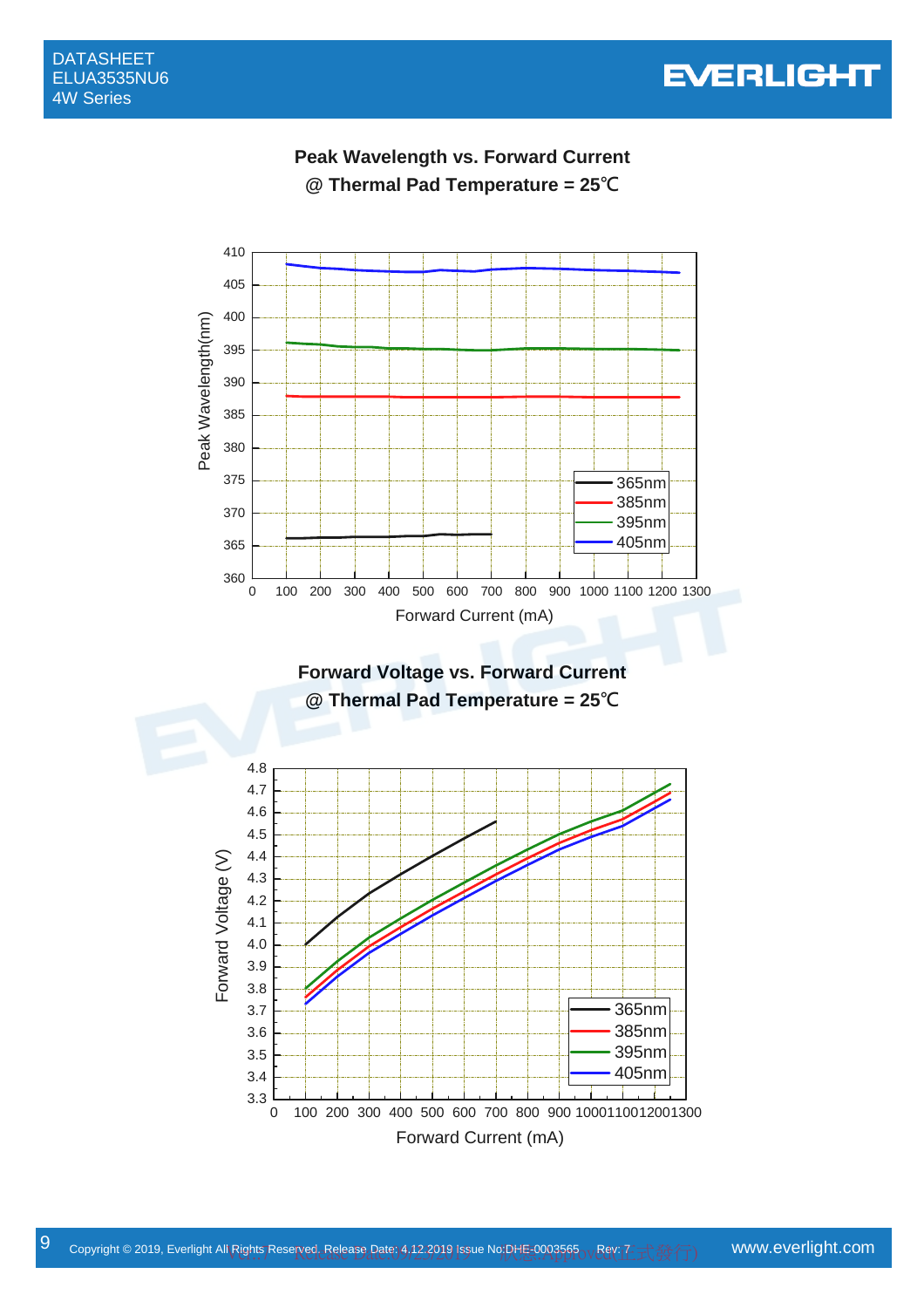# **Relative Radiant Flux vs. Ambient Temperature @ Forward Current = 1000mA (For 385nm**、**395nm**、**405nm) @ Forward Current = 700mA (For 365nm)**

1.1 1.0 Relative Radiant Flux Relative Radiant Flux 0.9 0.8 0.7 0.6 405nm 395nm 0.5 385nm 365nm  $0.4 \perp 20$ 20 30 40 50 60 70 80 90 100 110 120 Ambient Tempature (℃)

**Peak Wavelength vs. Ambient Temperature @ Forward Current = 1000mA (For 385nm**、**395nm**、**405nm) @ Forward Current = 700mA (For 365nm)** 

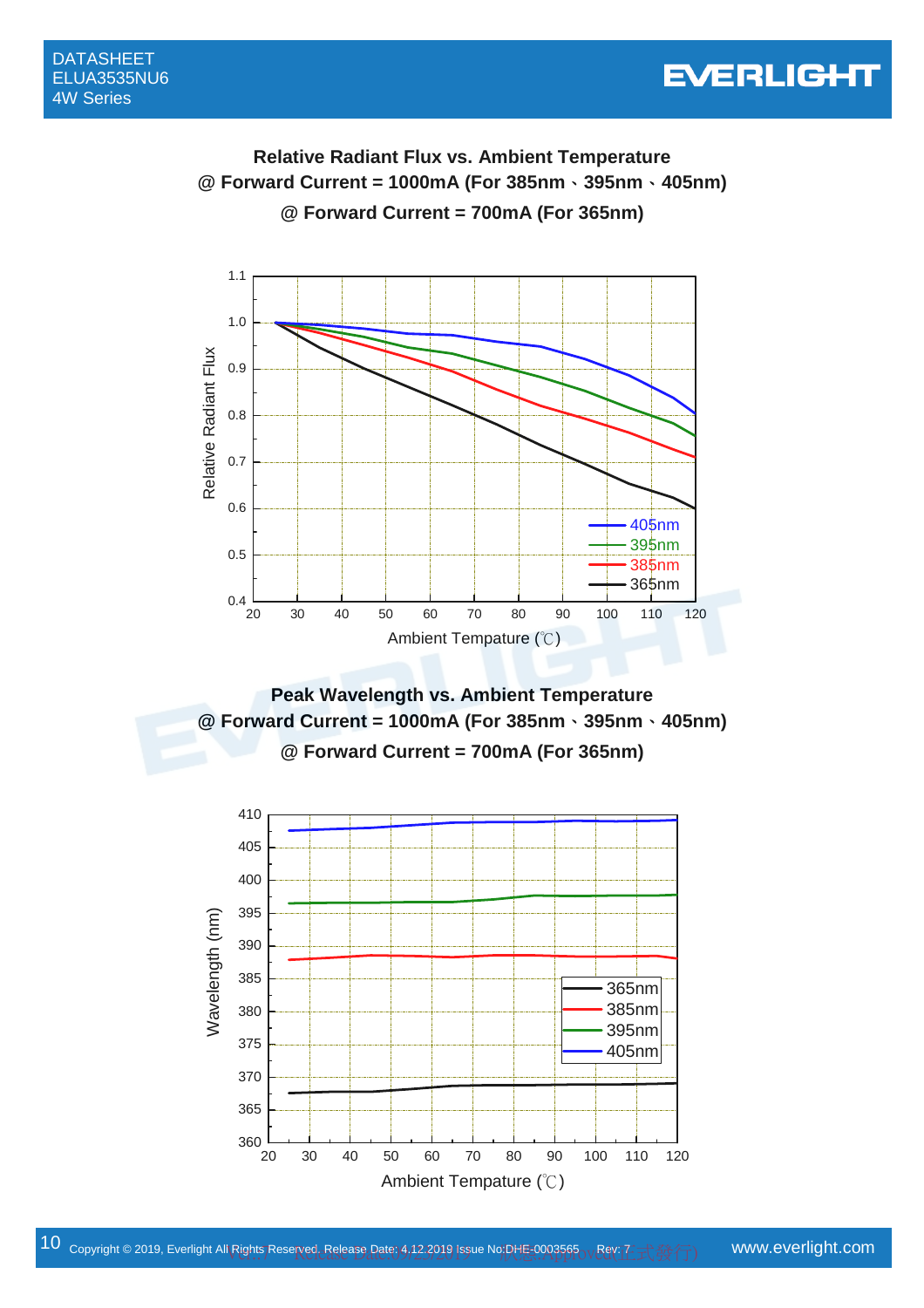

# **Forward Voltage vs. Ambient Temperature @ Forward Current = 1000mA (For 385nm**、**395nm**、**405nm) @ Forward Current = 700mA (For 365nm)**

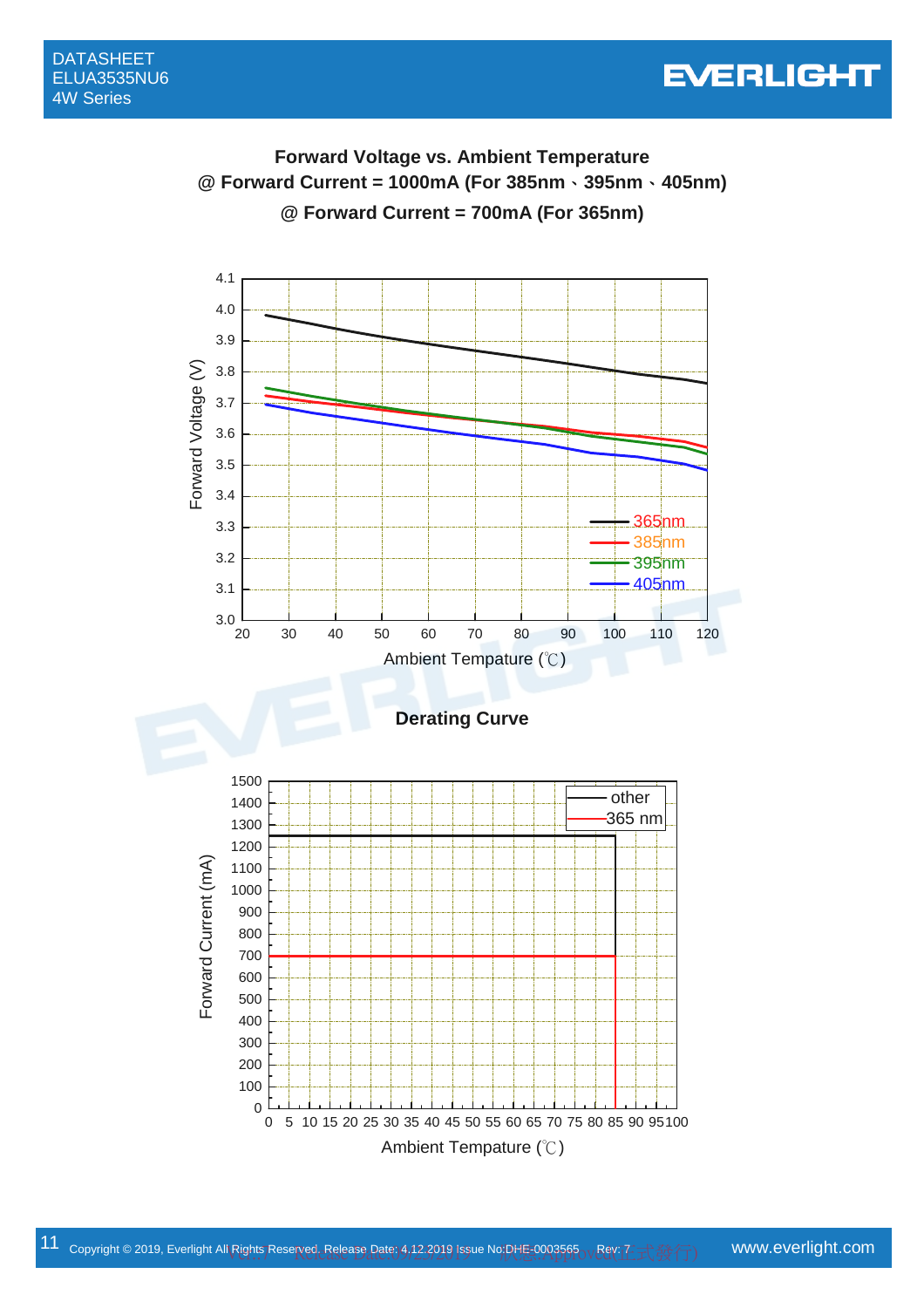



## **Notes:**

- 1. 2θ1/2 is the off axis angle from lamp centerline where the luminous intensity is 1/2 of the peak value.
- 2. View angle tolerance is  $\pm 5^\circ$ .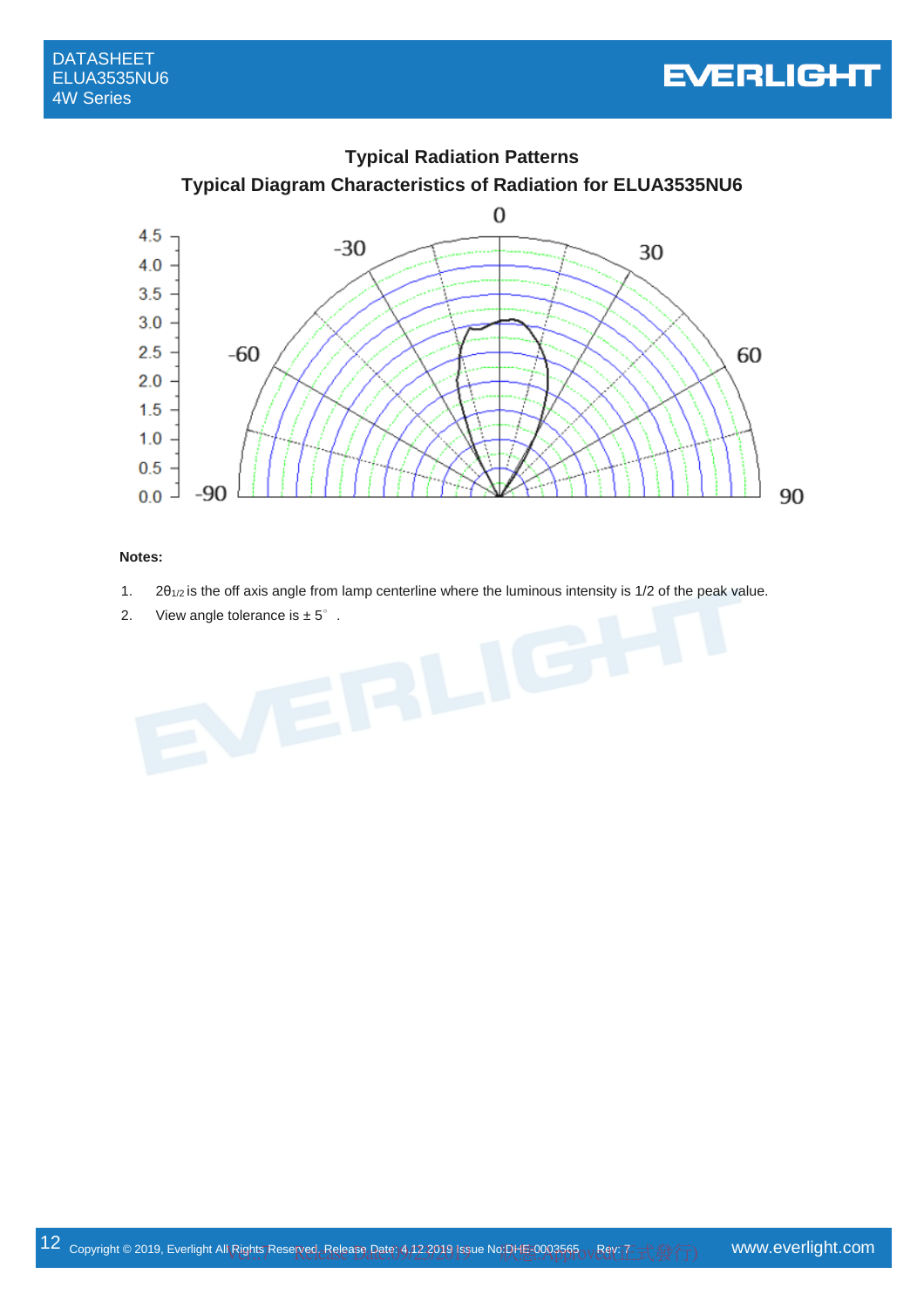

# **Emitter Tape Packaging**

# **Carrier Tape Dimensions as the following:**

**Reel: 400pcs**



## **Notes:**

1. Tolerance unless mentioned is  $\pm 0.1$ mm; Unit = mm

2. Packing amount is 100/200/300/400 pcs per reel

# **Moisture Resistant Packaging**

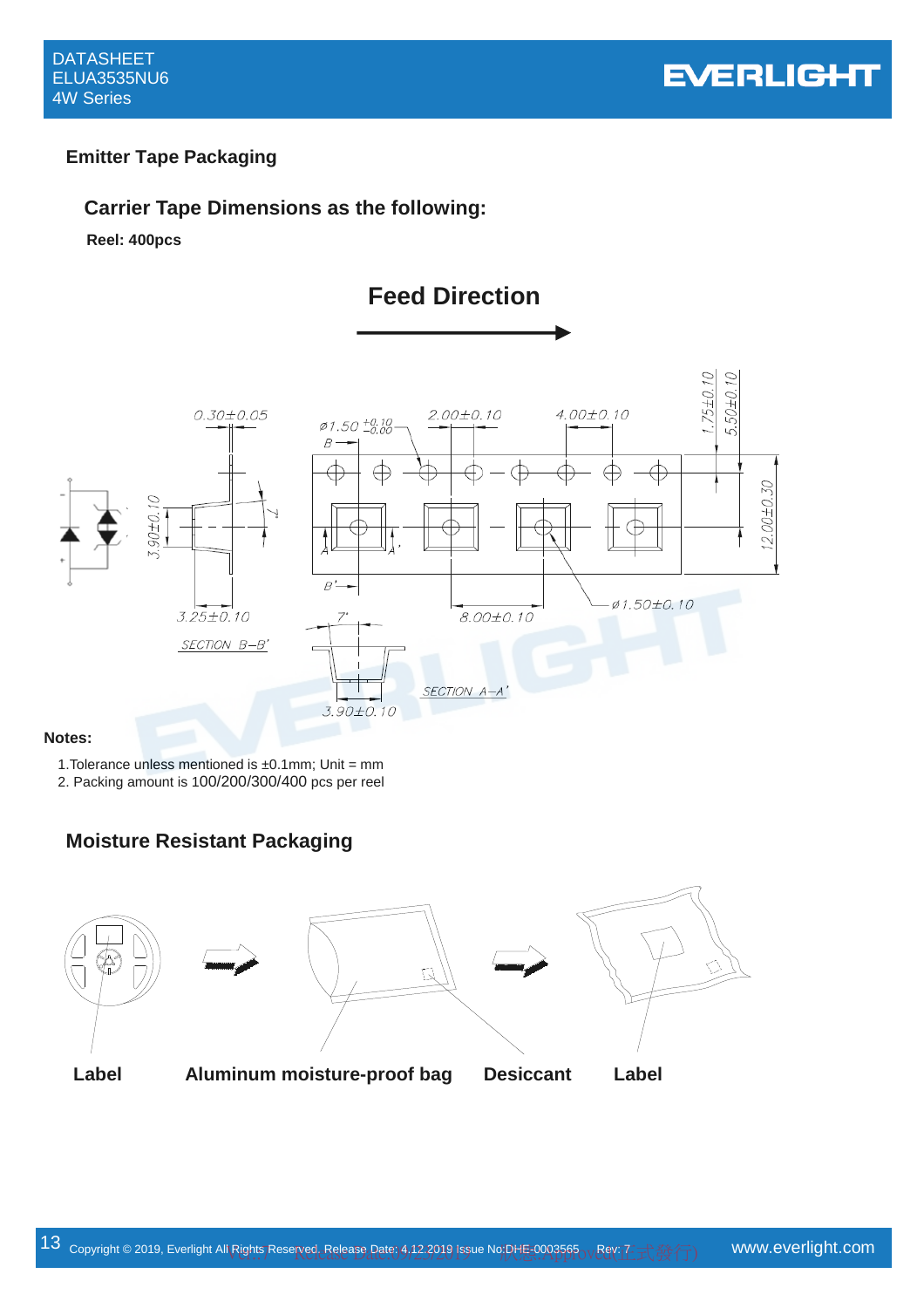

# **Emitter Reel Packaging**



### **Notes:**

- 1. Dimensions are in millimeters.
- 2. Tolerances unless mentioned are ±0.1mm.

# Label Explanation **Product Labeling**

- CPN: Customer Specification (when required)
- P/N : Everlight Production Number
- QTY: Packing Quantity
- CAT: Luminous Flux (Brightness) Bin
- HUE: Color Bin
- REF: Forward Voltage Bin
- LOT No: Lot Number
- MADE IN TAIWAN: Production Place